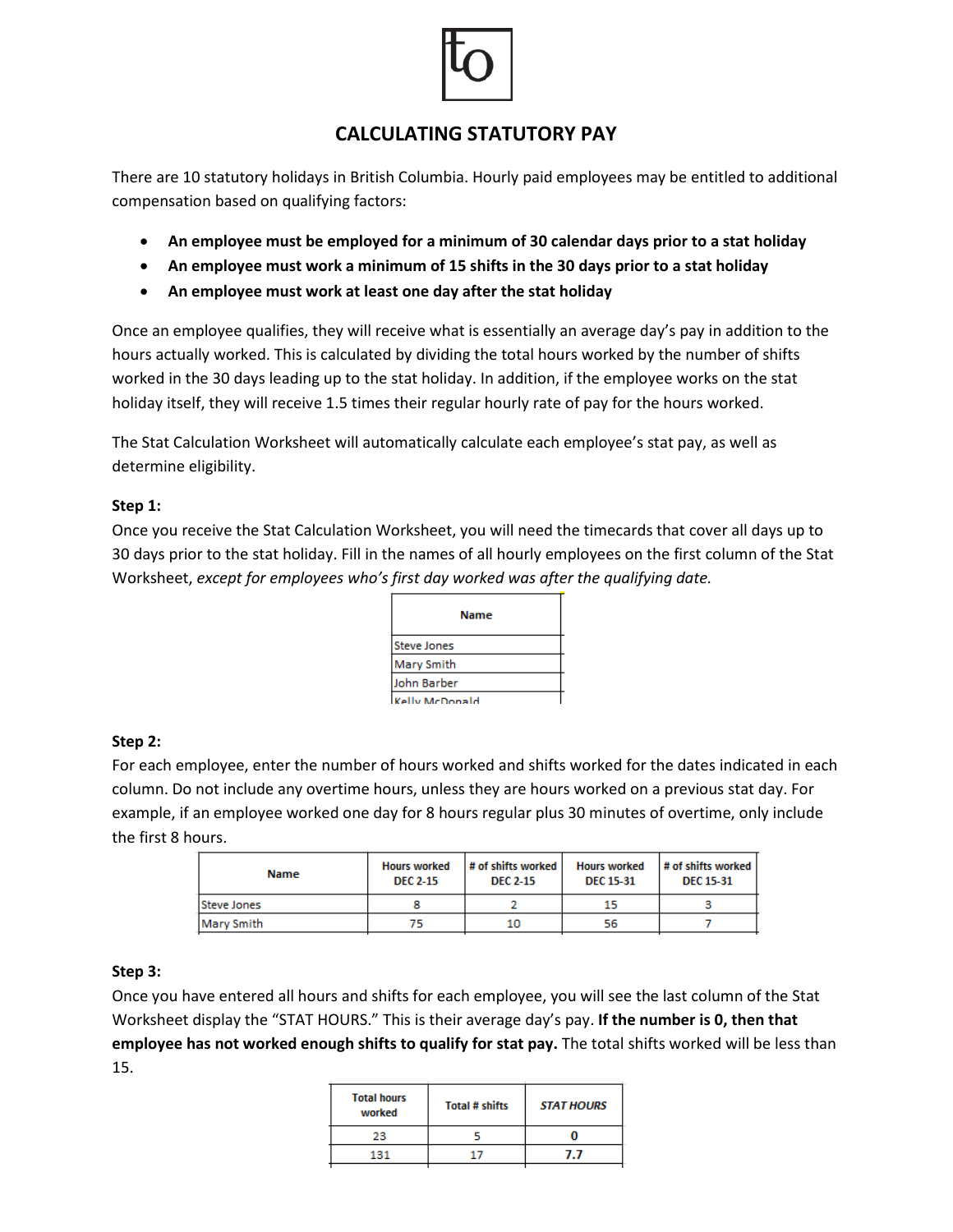# **Step 4:**

Enter the stat hours from the last column of the Stat Worksheet into the "STAT HOURS" column on the SUMMARY page of the Timecards of the pay period in which the stat holiday occurs.

| <b>STAT</b>  | <b>STAT</b>  |
|--------------|--------------|
| <b>HOURS</b> | <b>TOTAL</b> |
|              |              |
| 0.00         | 0 OO         |
| 7.70         | 87 78        |
|              |              |

# **Step 5:**

When entering the hours worked in the timecards for the stat day itself, you will enter the hours in either the "REG" column or "O/T" column, depending on these factors:

- If the employee was hired less than 30 days prior to the stat holiday, and they are working on the holiday itself, they are paid regular hours
- If the employee does not qualify for stat pay (the number is 0 for their stat hours calculation), and they are working on the holiday itself, they are paid regular hours
- If the employee does qualify for stat pay, and they are working on the holiday itself, their entire shift is overtime – enter their hours worked in the "O/T" column



## **Additional Notes:**

- Stat pay and overtime pay on the holiday are two separate items. An employee could receive stat pay, but no overtime pay, because they did not work on the stat holiday itself.
- You may have heard that stat holidays mean everyone gets "a day off with pay." That is essentially true, however because staff are paid hourly, this calculation method is used to determine an average day's pay. In addition, an employee who normally works 5 days per week is not required to take an extra day off. They will still be paid for the days worked *plus* the stat pay – in essence they may be working 5 days and paid for 6, or working 4 days and paid for 5 etc.
- You may not purposely schedule any employee for extra shifts in order to help them qualify for stat pay. This is financially irresponsible and also considered favouritism.
- Managers are responsible for controlling their cost of labour. Whenever possible, schedule people who do not qualify for overtime rate on the stat day itself. It is easy enough to calculate ahead if a person will qualify or not – if they work 3 shifts per week or less, they will not qualify.
- The Stat Calculation Worksheet can be completed as early as the stat day itself. You do not need to wait until the end of the payperiod to complete it (unless the stat is at the end of the payperiod of course).
- The completed Stat Calculation Worksheet must accompany the timecards for the pay period in which the stat occurs. Always double check your entries before submitting!!